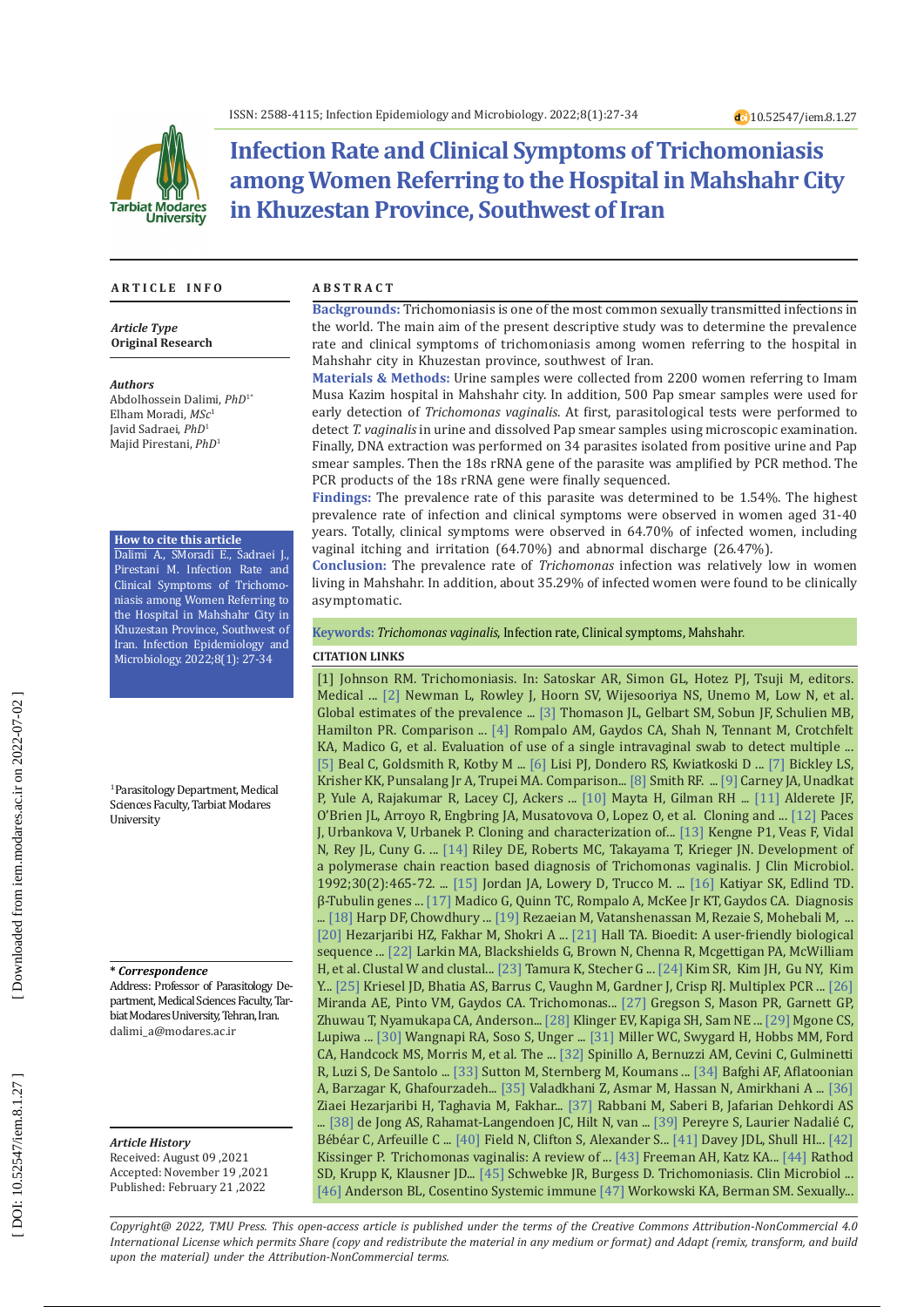# **Introduction**

*Trichomonas vaginalis* as a causative agent of trichomoniasis is one of the most common protozoa in the world [1]. The global prevalence of this parasite is estimated to be 5% (4.0–6.4%) among women aged 15 to 49 years [2]. The prevalence and incidence of this infection varies depending on the geographical area and gender of the patients  $[2]$ . The prevalence of trichomoniasis among women ranges from 1.9 to  $7.8\%$  <sup>[2]</sup>. The global incidence rate of trichomoniasis is 3.8% (0.8-8.3%) in women and 4% (0.9- 9.4%) in men <a>[2]</a>. Studies on trichomoniasis infection rate have been conducted mostly based on microscopic observations; thus, the actual rates are likely to be higher than those reported.

In clinical laboratories, *T. vaginalis* infection is usually diagnosed by microscopic<br>observation of clinical specimens (wet clinical specimens (wet mount or Papanicolaou smear) or by culture and staining with Giemsa to find pathogenic flagella with specific characteristics. The growth of *T. vaginalis* in culture usually takes 3 to 5 days, and microscopic identification of the parasite should be done carefully because *T. vaginalis* trophozoites are similar to those of *T. hominis*, and it is important to identify the two.

Due to the morphological similarity between different *Trichomonas* species and the relatively low sensitivity of the microscopic method  $[3, 4]$  and the inability of some *T*. *vaginalis* isolates to grow in culture [5], serological and molecular techniques have been recommended.

Among the serological methods reported to be useful for the diagnosis of trichomoniasis are ELISA, IFA, and latex agglutination  $[6-9]$ . In recent years, the use of polymerase chain reaction (PCR) to diagnose trichomoniasis has been recognized as a rapid, sensitive, and specific approach. *T. vaginalis* genes targeted by specific PCR assays include the 18S ribosomal RNA (rRNA) gene [10], the adhesion protein gene  $[11]$ , a highly repeated 2-kb DNA sequence  $[12, 13]$ , the ferredoxin gene  $[14, 15]$ , and the β-tubulin gene  $[16, 17]$ .

Clinical symptoms of infection caused by this parasite in women include abnormal vaginal odor; vulvovaginal itching; redness, inflammation, and burning in the vaginal area; and abdominal pain, which may be provoked during menstruation [18]. In addition, this parasite causes preterm labor, low birth weight infants, HIV transmission, and infertility in women  $[18]$ . However, in a large number of asymptomatic women and men, the infection is identified only when they refer to diagnostic laboratories for other purposes [1].

Although several studies on the epidemiology of *T. vaginalis* have been carried out in different parts of the country (Iran)  $[19, 20]$ , no study has been conducted in this field in Mahshahr city so far.

**Objectives:** The main purpose of this study was to determine the prevalence rate and clinical manifestations of trichomoniasis in infected women in Mahshahr city in Khuzestan province, southwest of Iran. In addition, the relationship between age and clinical symptoms of patients was investigated.

# **Materials and Methods**

**Area of study:** Mahshahr port is situated in the extreme northeast of Khuzestan province (Iran). Its inhabitants are indigenous and Arabic-speaking, and immigration to this city is less common.

**Sampling**: In this cross sectional study, a total of 2200 urine samples and 500 Pap smear samples were collected from 22 to 52-year-old women referring to Imam Musa Kazem hospital and private laboratories in Mahshahr, respectively.

**Parasitology test:** At first, parasitological tests were performed to detect *T. vaginalis* in

Downloaded from iem.modares.ac.ir on 2022-07-02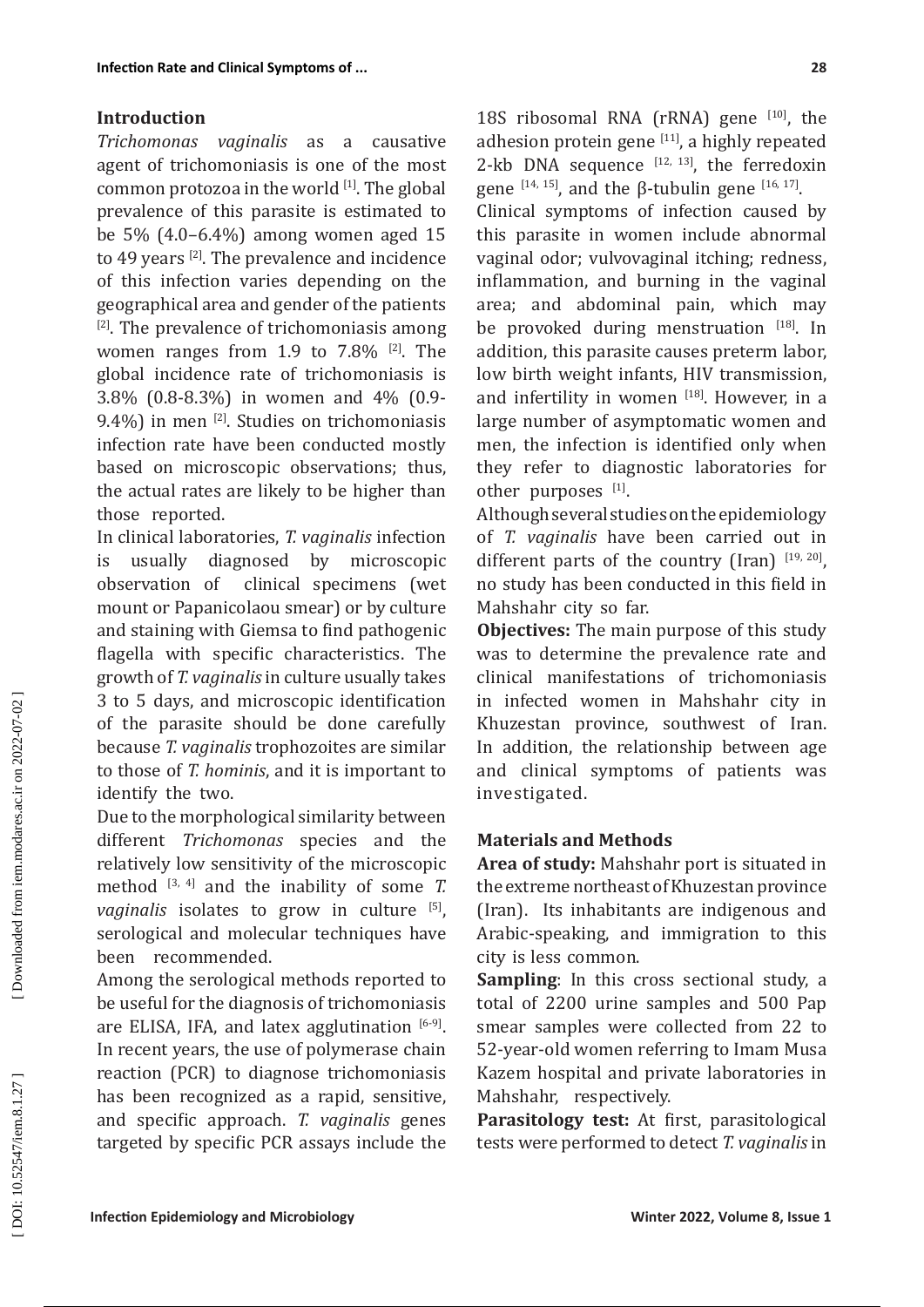urine and dissolved Pap smear samples by centrifugation of the samples at 3000 rpm for 10 min and microscopic examination of the sediment. Then positive samples were stored in the freezer at -20 °C for DNA extraction.

**Molecular study**: DNA extraction was performed on the specimens using the GENET BIO kit (South Korea) according to the steps recommended by the manufacturer. To amplify the 18s rRNA gene fragment, PCR was performed using a specific pair of *T. vaginalis* primers: TV-F: 5'- TGG ATA GCA GCA GCA ACT CTG - 3'; and TV-R: 5'-ACA AAC TCC TGT CGG CAT CG-3 '.

Amplification was performed in a reaction mixture containing 5 μL of DNA template, 1 μL of each primer (20 pmol),  $8$  μL of 2x master mixes (Sinaclon, Iran), and 5 μL of distilled water. For each reaction, a positive control (DNA extracted from *T. vaginalis*) and a negative control (dual distilled water) were considered. PCR amplification was conducted under the following thermal cycling conditions: an initial denaturation step at 95 °C for 5 min, followed by 40 cycles of denaturation at 95 °C for 40 s (denaturation), annealing at 60 °C for 30 s, extension at 72 °C for 60 s, and a final extension at 72 °C for 10 min. PCR products were electrophoresed on 1.5% agarose gel stained with safe stain (Sinaclone, Iran) and visualized under ultraviolet trans-illumination.

**Nucleotide sequence analysis**: Four positive PCR products were sequenced by Sequetech. The sequences were edited with BioEdit sequence alignment editor  $[21]$ , aligned with *T. vaginalis* partial sequences by ClustalX2.12 [22], and compared with *T*. *vaginalis* sequences registered in GenBank. Phylogenetic tree was inferred, and evolutionary analyses were conducted using MEGA6 software [\(http://](http://www.megasoftware) [www.megasoftware](http://www.megasoftware). net/) by employing neighbour-joining model  $[23]$ . The bootstrap scores were calculated for 1000 replicates <sup>[23]</sup>.

**Data analysis:** All data were analysed and compared using Chi-square test with 95% confidence level using SPSS software Version 16.

#### **Findings**

**Prevalence rate of** *T. vaginalis*: Based on microscopic examination, out of 2200 urine samples and 500 Pap smear samples, 34  $(1.54\%)$  and 2  $(0.4\%)$  cases were found to be positive, respectively. The frequency of infected women based on age and clinical symptoms is shown in Fig. 1 & 2. The highest prevalence rate of infection was observed in the age group of 31-40 years, which included 55.88% of infected women.

**Frequency of symptoms**: In general, clinical symptoms were observed in 64.70% of infected patients, of whom 64.70% had only vaginal itching and burning, 26.47% had only unusual discharge, 26.47% had unusual itching, irritation, and discharge, and 35.29% did not have the aforementioned symptoms. The most prevalent symptoms were vaginal itching and burning (32.35%), followed by unusual discharge (14.7%), which were more prevalent in women aged 31-40 years (Fig. 1).



**Figure 1)** Frequency of *T. vaginalis* in terms of age and clinical symptoms in women living in Mahshahr city.

**Molecular analysis**: The PCR assay yielded an amplicon of approximately 692 bp for all positive samples (Fig. 3). Nucleotide sequences were submitted to the GenBank database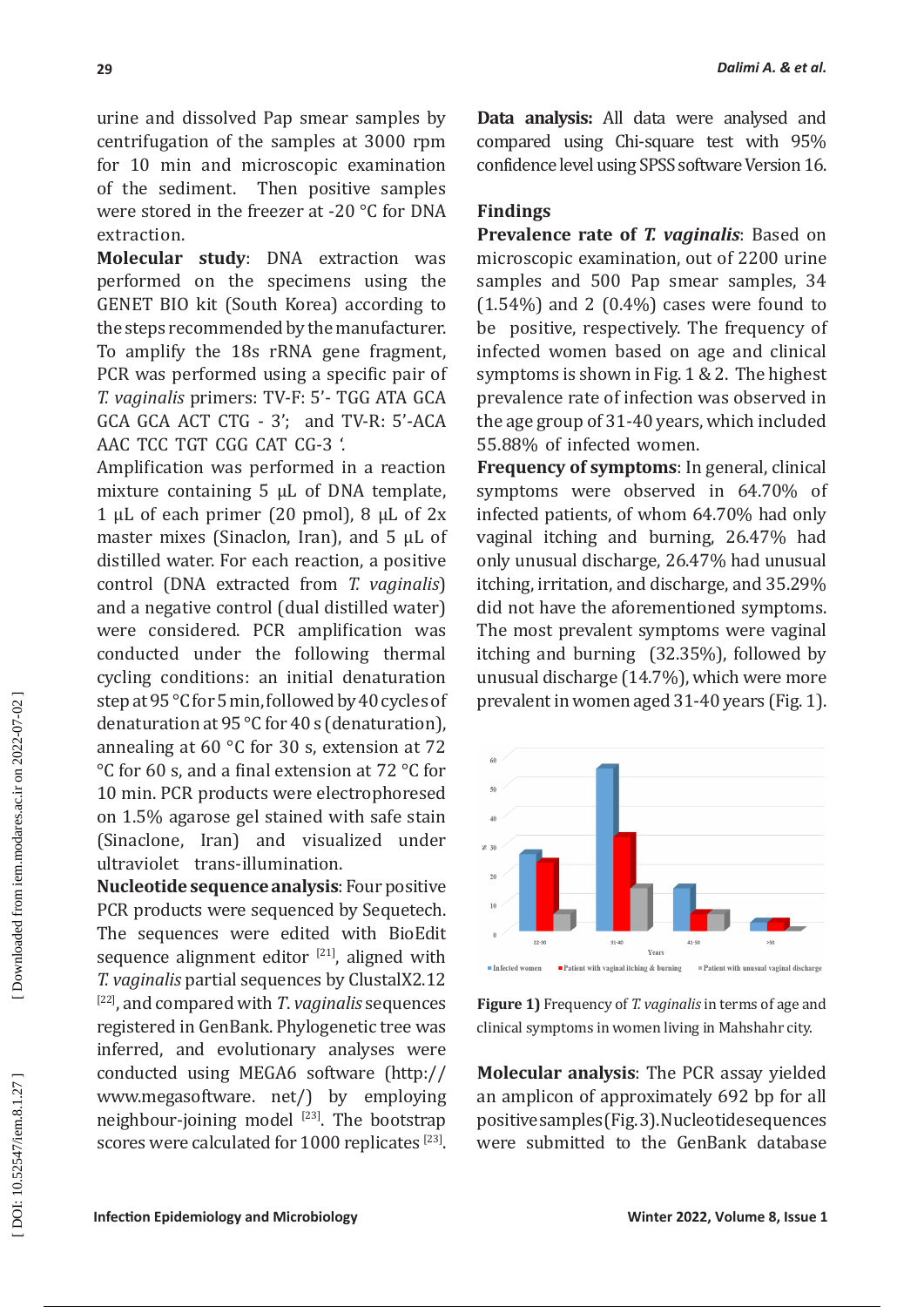(GenBank access number KX272849). The results showed that the sequences obtained in this study were 95-100% similar to those of other *T. vaginalis* strains registered in GenBank. The phylogenetic tree showed intraspecific differenses between the strains isolated in this study and other *T. vaginalis* specimens (Fig. 4).



**Figure 2)** Frequency of *T. vaginalis* in infected women in different age groups in Mahshahr

# **Discussion**

The prevalence rate of *T. vaginalis* infection varies widely in different geographic and demographic regions. Based on PCR analysis, Kim et al. (2016) reported a prevalence rate



**Figure 3)** Electrophoresis gel of the 18s rRNA gene of *T. vaginalis* isolated from urine and pap smear samples. Lane 1: 100 kb DNA ladder, Lane 2-7: samples, Lane 8: negative control, and Lane 9: positive control.



**Figure 4)** Phylogenetic relationships of 18sRNA gene of *T. vaginalis,* inferred by neighbor-joining algorithm, in which genotypes of this study were registered with KX272849. (KM603351.1 from China, AY338473.1 from Austria, JX943596.1 from Philippines, KM282382.1 from Philippines, KM282383.1 from Philippines, AY338474.1 from Austria, AY338475.1 from Austria)

of 3.3% for trichomoniasis infection in women in Guri city, South Korea [24]. Kriesel et al. (2015) and Miranda et al. ( 2014) reported a prevalence rate of 3 a n d 7.7% for this parasite in the United States [25] and among parturient women aged 15–24 years in Brazil [26], respectively. The prevalence of this infection has been reported to be 9.5% in people at high risk of HIV in Z imbabwe  $[27]$ , 10.7% in women and 6.3% in men in Moshi urban district, northern Ta n zania  $[28]$ , 42.6% in rural women aged 15 to 45 years in the Eastern Highlands Pr o vince of Papua New Guinea  $[29]$ , and 11.1% in pregnant women in Papua New Guinea<sup>[30]</sup>. In a study conducted by Miller et al. (2005) in the United States, the overall prevalence of this parasite was reported to be 2.3% in U.S. young adults aged 18-24 years, which was slightly higher among women t h an men [31]. Spinillo et al. (1997) s howed a remarkable prevalence of trichomo n iasis infection among postmenopausal wo m en compared to women of childbearing age. The prevalence of *T. vaginalis* infection was 1.92% in women of childbearing age and

DOI: 10.52547/iem.8.1.27]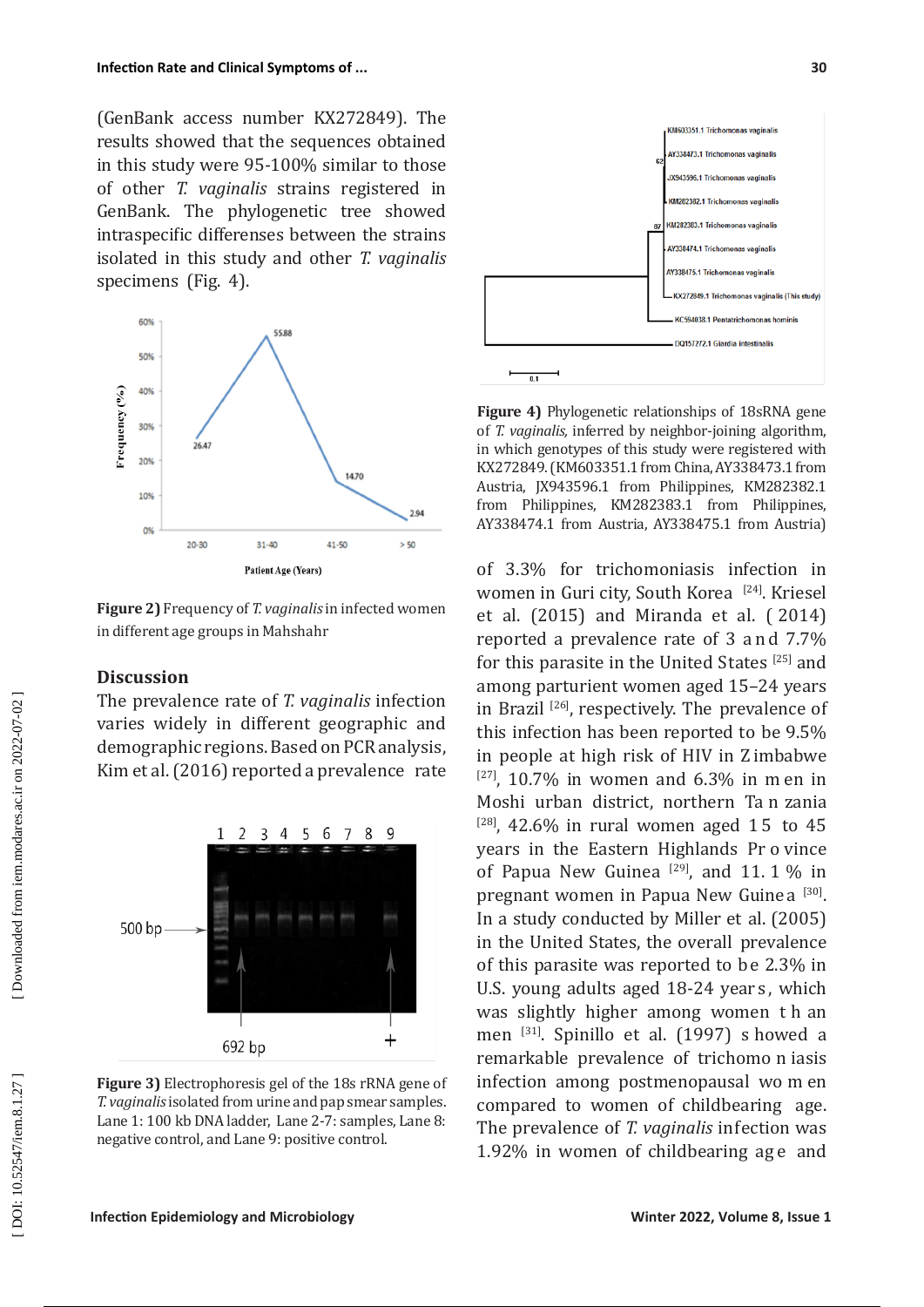10.8% in postmenopausal women  $[32]$ . In a study by Sutton et al. (2007), the prevalence of *T. vaginalis* infection among reproductiveage women in the United States was reported to be 3.1% in non-Hispanic white w omen, 1.3% in Mexican American women, a n d 13.3% in non-Hispanic black women [33]. On the other hand, the rate of infection is very different among women in differen t cities of Iran. Rezaeian et al. (2009) r e ported a prevalence of 2 to 8% for trichomoniasis in Iran [19]. Hezarjaribi et al. (2015) reported a prevalence of 0.8-0.9% in differe nt Iranian populations during 1992 to 2012 [20]. Bafghi et al. (2009) reported the infect i on rate in Ardakan, Meybod, and Yazd as 5 . 9, 5, and 2%, respectively [34]. Valdek h ani et al. (2010) reported a prevalence of 1 0 .2% for trichomoniasis in Tehran [35]. He z arjaribi et al. (2012) reported an infection rate of 7.3% in Pap smear samples in Sari city [36]. In other countries, such as the Netherland s, France, the United States, and Brazil, the prevalence of *T. vaginalis* has been reported to be 1.4, 1.7, 0.03, and 7.7%, respectively [37-40]. The difference in the prevalence of this infection may be highly due to cultural and national customs and official religion of Islam in our country [26]. A summary of the prevalence of trichomoniasis among pregnant wom e n in different regions in the world is shown in Table $1$ <sup>[41]</sup>.

**Table 1)** Mean prevalence of *T. vaginalis* among pregnant women in different regions during 2010–2015

| <b>Regions</b>               | <b>Tested</b><br>(No.) | <b>Mean</b><br>Prevalence%<br>(95% CI) |
|------------------------------|------------------------|----------------------------------------|
| Asia                         | 85                     | $13.6(6.8-20.4)$                       |
| Central and<br>South America | 2201                   | $3.9(2.2 - 5.6)$                       |
| Southern Africa              | 4.861                  | 24.6 (17.9-31.4)                       |
| Eastern Africa               | 3,688                  | $6.8(4.6-9.0)$                         |

Although some researchers have attempted to link the infection to the black race  $[42]$ , this infection, like other parasitic diseases, is directly associated with the poverty of the community, and race has no direct effect on the prevalence of this parasite. The most important predisposing factors for *T. vaginalis* infection are poverty, social exclusion, age, imprisonment, injecting drug use, prostitution, misdemeanor  $[43]$ , as well as vaginal microbial infection [44]. The infection with this parasite is completely related to age and sexual contact. This parasite is mainly transmitted by adults with sexually transmitted diseases, although some nonadult or non-sexually transmitted cases have been reported by some investigators [45]. The most important clinical symptoms

reported in patients with *T. vaginalis* infection are abdominal pain, vaginal discharge with an unpleasant smell, vaginal itching and burning, dyspareunia during sexual intercourse, and dysuria during urination [45, 46]. The cervicitis may be asymptomatic or in the form of purulent or bloody secretions  $[47]$ . In the present study, the most commonly observed symptoms were vaginal itching, irritation, and discharge. In general, clinical symptoms were observed in 64.70% of infected women, of whom 64.6% had only vaginal itching and burning, 26.47% had only unusual discharge, 26.47% had unusual vaginal itching, burning, and discharge, and 35.29% did not have the aforementioned symptoms.

# **Conclusion**

The prevalence rate of *Trichomonas* infection was relatively low in women living in Mahshahr, and about 35.29% of infected women were clinically asymptomatic.

# **Acknowledgments**

The authors would like to thank the department personnels, especially Dr. Anita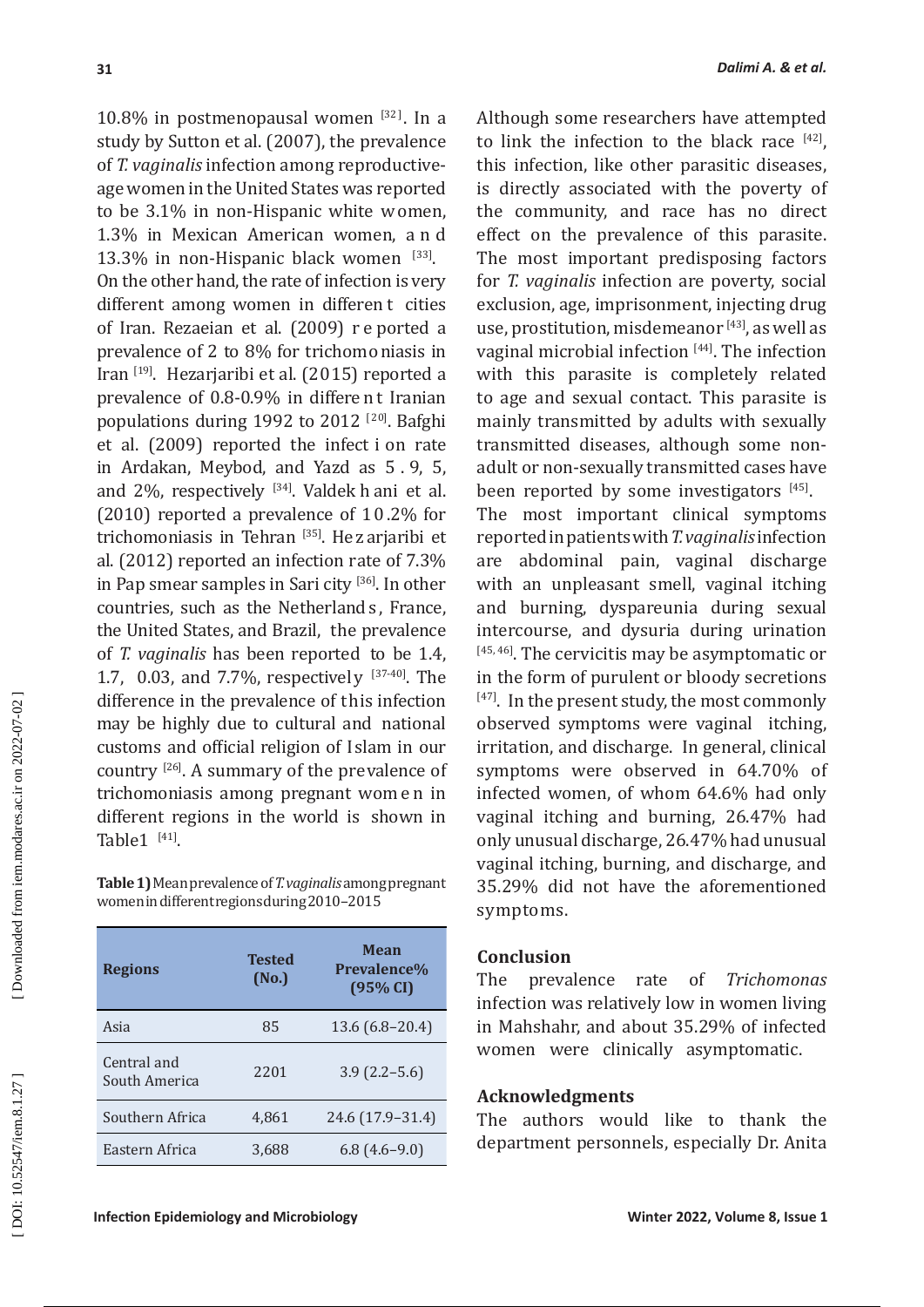Mohammadiha and Fatemeh Ghaffarifar as well as Miss Ghasemi and Mrs Bagkhani for their kind assistance.

**Ethical Permissions:** This study was authorized by the Ethics Committee of Tarbiat Modares University of Medical Sciences, Tehran, Iran with the code No. IR.TMU.REC.1394.201. This study was conducted in accordance with the guidelines proposed in the Helsinki Declaration. **Conflicts of interest:** The authors declare no potential conflicts of interests with<br>respect to the research, authorship, respect to the research,<br>and/or publication of publication of this paper. **Authors Contribution:** Conceptualization:

DA; data curation: DA, ME; formal analysis: DA; funding acquisition: DA; Investigation: ME; methodology: DA, ME ; project administration: DA; resources: DA; supervision: DA, PM; writing of the original draft: DA; writing-review and editing: DA, SJ and PM.

**Fundings:** This work was supported financially by Tarbiat Modares University (Grant no: 216-728).

**Consent to participate**: Written informed consents were obtained from all participants.

# **References**

- 1. Johnson RM. Trichomoniasis. In: Satoskar AR, Simon GL, Hotez PJ, Tsuji M, editors. Medical parasitology. Texas USA, Austin: Landes Bioscience; 2009, pp. 222-226.
- 2. Newman L, Rowley J, Hoorn SV, Wijesooriya NS, Unemo M, Low N, et al. Global estimates of the prevalence and incidence of four curable sexually transmitted infections in 2012 based on systematic review and global reporting. PLoS One. 2015;10(12):e0143304.
- 3. Thomason JL, Gelbart SM, Sobun JF, Schulien MB, Hamilton PR. Comparison of four methods to detect Trichomonas vaginalis. J Clin Microbiol. 1988;26(9):1869–70.
- 4. Rompalo AM, Gaydos CA, Shah N, Tennant M, Crotchfelt KA, Madico G, et al. Evaluation of use of a single intravaginal swab to detect multiple sexually transmitted infections in active-duty military women. Clin Infect Dis. 2001;33(9):1455–61.
- 5. Beal C, Goldsmith R, Kotby M, Sherif M, El-Tagi A, Farid A, et al. The plastic envelope method, a simplified technique for culture diagnosis of trichomoniasis. J Clin Microbiol. 1992;30(9):2265–8.
- 6. Lisi PJ, Dondero RS, Kwiatkoski D, Spence MR, Rein MF, Alderete JF. Monoclonal-antibodybased enzyme-linked immunosorbent assay for Trichomonas vaginalis. J Clin Microbiol. 1988;26(9):1684-6
- 7. Bickley LS, Krisher KK, Punsalang Jr A, Trupei MA, Reichman RC, Menegus MA. Comparison of direct fluorescent antibody, acridine orange, wet mount, and culture for detection of Trichomonas vaginalis in women attending a public sexually transmitted diseases clinic. Sex Transm Dis. 1989;16(3):127-31.
- 8. Smith RF. Detection of Trichomonas vaginalis in vaginal specimens by direct immunofluorescence assay. J Clin Microbiol. 1986;24(6):1107–8.
- 9. Carney JA, Unadkat P, Yule A, Rajakumar R, Lacey CJ, Ackers JP. New rapid latex agglutination test for diagnosing Trichomonas vaginalis infection. J Clin Pathol. 1988;41(7):806-8.
- 10. Mayta H, Gilman RH, Calderon MM, Gottlieb A, Soto G, Tuero I, et al. 18S ribosomal DNA-based PCR for diagnosis of Trichomonas vaginalis. J Clin Microbiol. 2000;38(7):2683-7.
- 11. Alderete JF, O'Brien JL, Arroyo R, Engbring JA, Musatovova O, Lopez O, et al. and molecular characterization involved in Trichomonas vaginalis cytoadherence. Mol<br>Microbiol. 1995;17(1):69-83. 1995;17(1):69-83.
- 12. Paces J, Urbankova V, Urbanek P. Cloning and characterization of a repetitive DNA sequence specific for Trichomonas vaginalis. Mol Biochem Parasitol. 1992;54(2):247-55.
- 13. Kengne P1, Veas F, Vidal N, Rey JL, Cuny G. Trichomonas vaginalis repeated DNA target for highly sensitive and specific polymerase chain reaction diagnosis. Cell Mol Biol. 1994;40(6):819- 31.
- 14. Riley DE, Roberts MC, Takayama T, Krieger JN. Development of a polymerase chain reaction based diagnosis of Trichomonas vaginalis. J Clin Microbiol. 1992;30(2):465-72.
- 15. Jordan JA, Lowery D, Trucco M. Taqman-based detection of Trichomonas vaginalis DNA from female genital specimens. J Clin Microbiol. 2001;39(11):3819-22.
- 16. Katiyar SK, Edlind TD. β-Tubulin genes of Trichomonas vaginalis. Mol Biochem Parasitol. 1994;64(1):33-42.
- 17. Madico G, Quinn TC, Rompalo A, McKee Jr KT, Gaydos CA. Diagnosis of Trichomonas vaginalis infection by PCR using vaginal swab samples. J Clin Microbiol. 1998;36(11):3205-10.

DOI: 10.52547/iem.8.1.27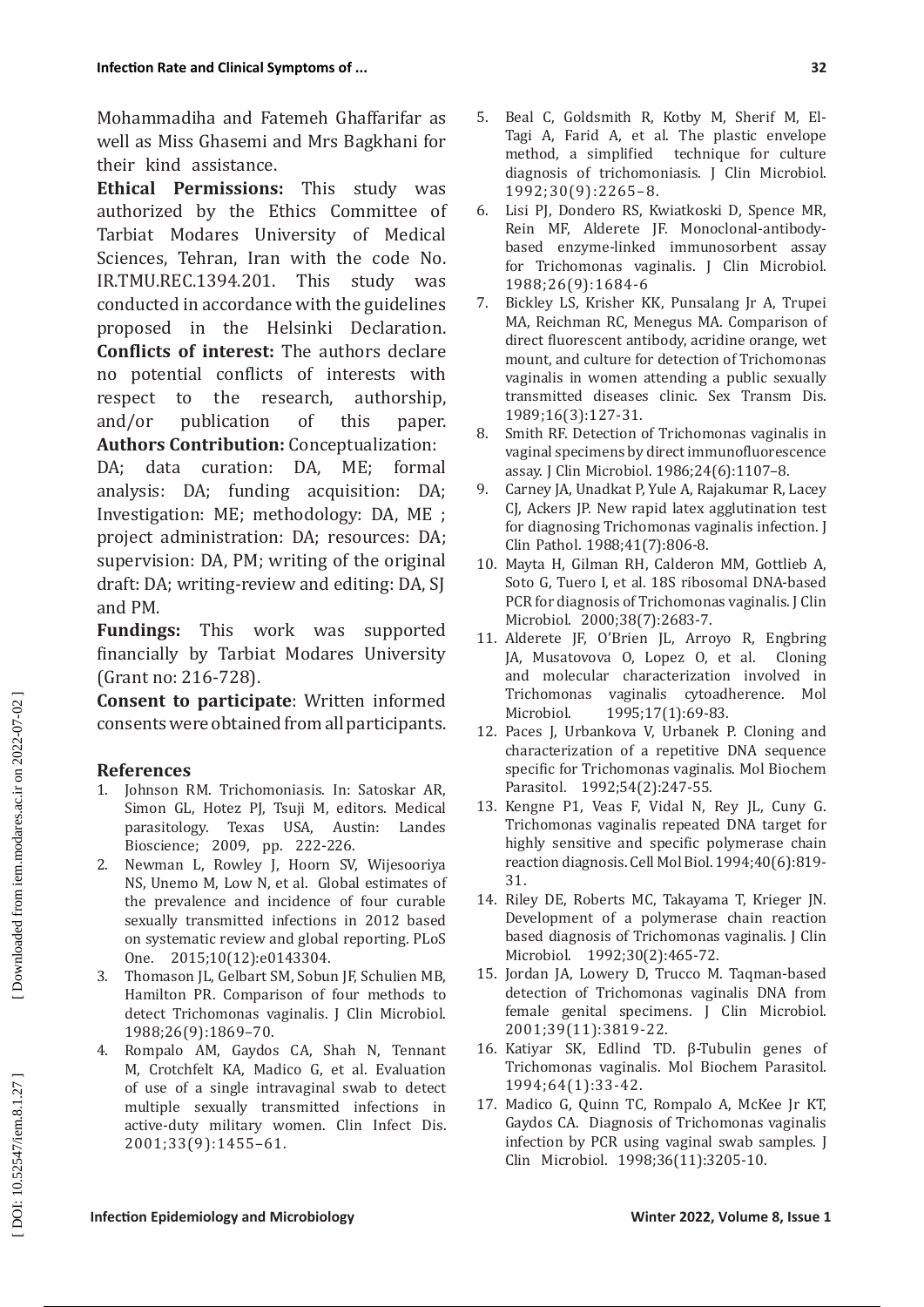- 18. Harp DF, Chowdhury I. Trichomoniasis: Evaluation to execution. Eur J Obstet Gynecol Reprod Biol. 2011;157(1):3-9.
- 19. Rezaeian M, Vatanshenassan M, Rezaie S, Mohebali M, Niromand N, Niyati M, et al. Prevalence of T. vaginalis using parasitological methods in Tehran. Iran J Parasitol. 2009;4(4):43-7.
- 20. Hezarjaribi HZ, Fakhar M, Shokri A. Teshnizi SH, Sadough A, Taghavi M. Trichomonas vaginalis infection among Iranian general population of women: A systematic review and meta-analysis. Parasitol Res. 2015;114(4):1291-300.
- 21. Hall TA. Bioedit: A user-friendly biological sequence alignment editor and analysis program for windows 95/98/Nt. In: Nucleic acids symposium series. Oxford: Oxford University Press; 1999, pp. 95–98.
- 22. Larkin MA, Blackshields G, Brown N, Chenna R, Mcgettigan PA, McWilliam H, et al. Clustal W and clustal X version 2.0. Bioinformatics. 2007;23(21):2947–8.
- 23. Tamura K, Stecher G, Peterson D, Filipski A, Kumar S. Mega6: Molecular evolutionary genetics analysis version 6.0. Mol Biol Evol. 2013;30(12):2725–9.
- 24. Kim SR, Kim JH, Gu NY, Kim YS, Hong YC, Ryu JS. Prevalence of trichomoniasis by PCR in women attending health screening in Korea. Korean J Parasitol. 2016;54(2):187-90.
- 25. Kriesel JD, Bhatia AS, Barrus C, Vaughn M, Gardner J, Crisp RJ. Multiplex PCR testing for nine different sexually transmitted infections. Int J STD AIDS. 2016;27(14):1275-82.
- 26. Miranda AE, Pinto VM, Gaydos CA. Trichomonas vaginalis infection among young pregnant women in Brazil. Braz J Infect Dis. 2014;372:1-3.
- 27. Gregson S, Mason PR, Garnett GP, Zhuwau T, Nyamukapa CA, Anderson RM, et al. A rural HIV epidemic in Zimbabwe? Findings from a population-based survey. Int J STD AIDS. 2001;12(3):189–96.
- 28. Klinger EV, Kapiga SH, Sam NE, Aboud S, Chen CY, Ballard RC, et al. A Community-based study of risk factors for Trichomonas vaginalis infection among women and their male partners in Moshi urban district, northern Tanzania. Sex Transm Dis. 2006;33(12):712–8.
- 29. Mgone CS, Lupiwa T, Yeka W. High prevalence of Neisseria gonorrhoeae and multiple sexually transmitted diseases among rural women in the Eastern Highlands Province of Papua New Guinea, detected by polymerase chain reaction. Sex Transm Dis. 2002;29(12):775–9.
- 30. Wangnapi RA, Soso S, Unger HW, Sawera C, Ome M, Umbers AJ, et al. Prevalence and risk factors for Chlamydia trachomatis, Neisseria gonorrhoeae, and Trichomonas vaginalis infection in pregnant

women in Papua New Guinea. Sex Transm Infect. 2015;91(3):194–200.

- 31. Miller WC, Swygard H, Hobbs MM, Ford CA, Handcock MS, Morris M, et al. The prevalence of trichomoniasis in young adults in the United States. Sex Transm Dis. 2005;32(10):593-8.
- 32. Spinillo A, Bernuzzi AM, Cevini C, Gulminetti R, Luzi S, De Santolo A. The relationship of bacterial vaginosis, Candida, and Trichimonas infection to sympthomatic vaginitis in postmenopausal women attending a vaginitis clinic. Mathuritas. 1997;27(3):253-60.
- 33. Sutton M, Sternberg M, Koumans EH, McQuillan G, Berman S, Markowitz L. The prevalence of Trichomonas vaginalis infection among reproductive-age women in the United States, 2001–2004. Clin Infect Dis. 2007;45(10):1319–26.
- 34. Bafghi AF, Aflatoonian A, Barzagar K, Ghafourzadeh M, Nabipour S. Frequency distribution of trichomoniasis in pregnant women referred to health centers of Ardakan, Meibod, and Yazd, Iran. Jundishapur J Microbiol. 2009;2(4):132-9.
- 35. Valadkhani Z, Asmar M, Hassan N, Amirkhani A, Esmaili I, Sabzali T, et al. The prevalence of trichomoniasis in high-risk behavior women<br>attending the clinics of Tehran province attending the clinics of Tehran province<br>penitentiaries. IJMS. 2010;35(3):190-4. 2010;35(3):190-4.
- 36. Ziaei Hezarjaribi H, Taghavia M, Fakhar M, Gholami S. Direct diagnosis of Trichomonas vaginalis infection on archived Pap smears using nested PCR. Acta Cytologica. 2015;59(1):104–8.
- 37. Rabbani M, Saberi B, Jafarian Dehkordi AS, Mardanian F. Diagnosis of Trichomonas vaginalis infection using PCR. J Shahrekord Univ Med Sci. 2003;5(1):4-9.
- 38. De Jong AS, Rahamat-Langendoen JC, van Alphen P, Hilt N, van Herk C, Pont S, et al. Large twocentre study into the prevalence of Mycoplasma genitalium and Trichomonas vaginalis in the Netherlands. Int J STD AIDS. 2016;27(10):856-60.
- 39. Pereyre S, Laurier Nadalié C, Bébéar C, Arfeuille C, Beby-Defaux A, Beršot B, et al. Mycoplasma genitalium and Trichomonas vaginalis in France: A point prevalence study in people screened for sexually transmitted diseases. Clin Microbiol Infec. 2017;23(2):122e1-7.
- 40. Field N, Clifton S, Alexander S, Ison CA, Khanom R, Saunders P, et al. Trichomonas vaginalis infection is uncommon in the British general population: Implications for clinical testing and public health screening. Sex Transm Infect. 2018;94(3):226-9.
- 41. Davey JDL, Shull HI, Billings JD, Wang D, Adachi K, Klausner JD. Prevalence of curable sexually transmitted infections in pregnant women in low- and middle-income countries from 2010 to 2015. A systematic review. Sex Transm Dis.